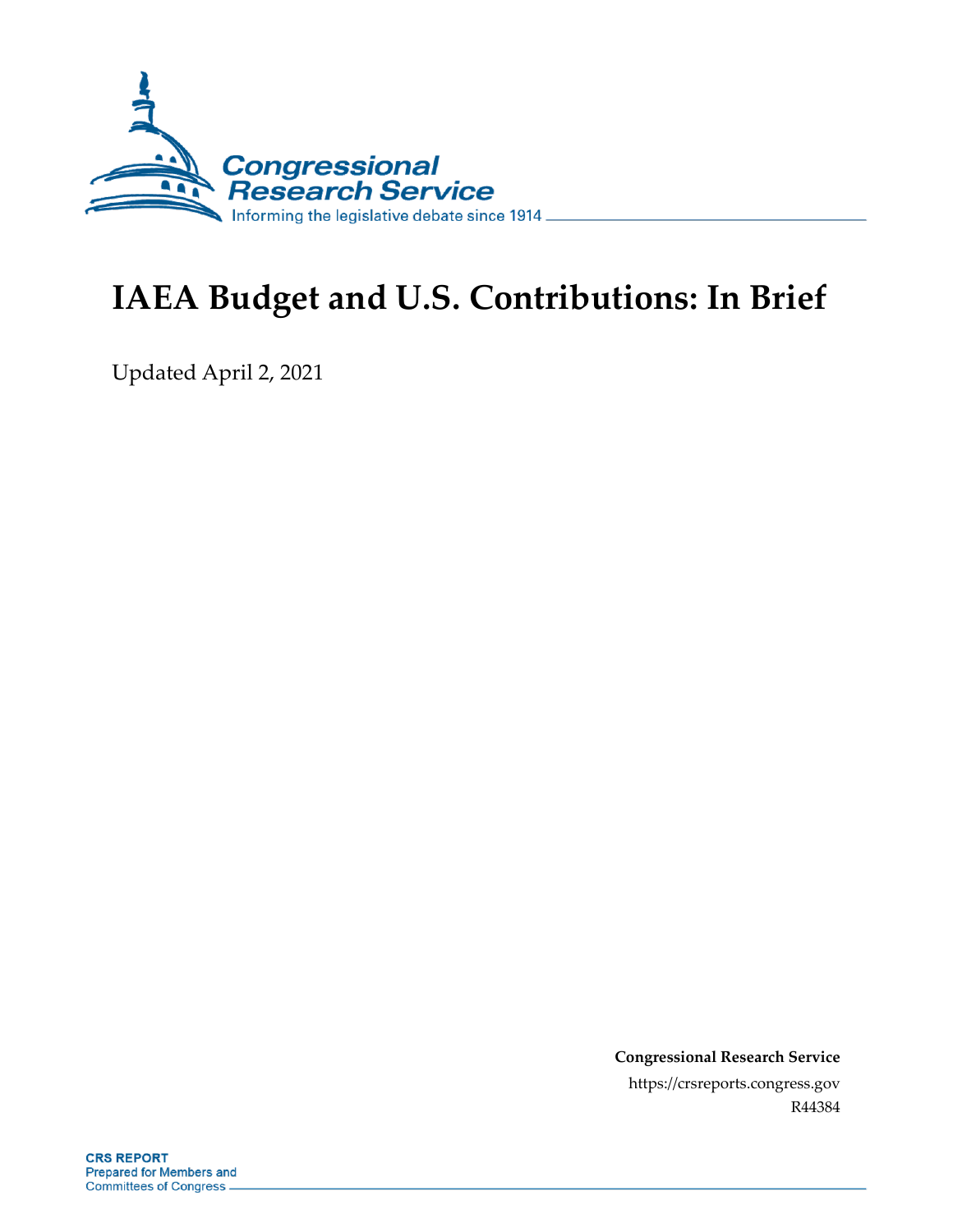## **Introduction and Background**

The United States has been a member of the International Atomic Energy Agency (IAEA) since the agency's 1957 founding. The IAEA Statute was approved on October 23, 1956, by the Conference on the Statute of the International Atomic Energy Agency, which was held at United Nations (U.N.) headquarters.<sup>1</sup> Article II of the Statute, which came into force on July 29, 1957, describes the agency's purpose:

The Agency shall seek to accelerate and enlarge the contribution of atomic energy to peace, health and prosperity throughout the world. It shall ensure, so far as it is able, that assistance provided by it or at its request or under its supervision or control is not used in such a way as to further any military purpose.

The IAEA, an autonomous intergovernmental organization that has a relationship agreement with the U.N., has 172 member states, including the United States. <sup>2</sup> The agency's missions include promoting nuclear power, nuclear safety, nuclear security, and nuclear technology for medical and agricultural purposes, as well as implementing safeguards agreements in more than 180 countries.<sup>3</sup> Countries that are not members of the IAEA may still be subject to agency inspections or receive IAEA technical assistance.

The IAEA Board of Governors has 35 member states designated and elected by the General Conference, which consists of representatives of all members and is the IAEA's highest policymaking body. The board meets at the IAEA headquarters in Vienna, Austria, five times per year. The board's roles include making recommendations to the IAEA General Conference regarding the agency's program and budget, as well as appointing the IAEA Director General, with the approval of the General Conference. The General Conference meets annually to approve the agency's program and budget and to decide on other matters brought before it by the Board of Governors, the Director General, and member states. Each member state is represented by one delegate who may be accompanied by alternates and advisers. The General Conference approves the budget as recommended by the board, or returns the budget draft with recommendations to the board for resubmission.<sup>4</sup>

The IAEA Statute requires the agency's Board of Governors, with General Conference approval, to appoint the Director General, who serves for a four-year term and is the IAEA's "chief

 $1$  The U.S. Senate gave its advice and consent on June 18, 1957 (T.I.A.S. 3873). The International Atomic Energy Statute was approved in P.L. 85-177, August 28, 1957 (22 U.S.C. 2021-2027).

 $<sup>2</sup>$  The IAEA is a "related organization" of the United Nations. Its relationship is guided by an agreement signed by both</sup> parties in 1957 (INFCIRC/11) that states, "The Agency undertakes to conduct its activities in accordance with the Purposes and Principles of the United Nations Charter to promote peace and International co-operation, and in conformity with policies of the United Nations furthering the establishment of safeguarded worldwide disarmament and in conformity with any international agreements entered into pursuant to such policies." The Director General of the IAEA is a member of the U.N. Chief Executive Board (CEB) that comprises the heads of U.N. and U.N.-related entities, and regularly participates in the meetings chaired by the U.N. Secretary General.

<sup>&</sup>lt;sup>3</sup> IAEA safeguards are designed "to provide credible assurance to the international community that nuclear material and other specified items are not diverted from peaceful nuclear uses." (*The Safeguards System of the International Atomic Energy Agency*). The Nuclear Nonproliferation Treaty (NPT) requires nonnuclear-weapon states parties to conclude comprehensive IAEA safeguards agreements. Such agreements apply safeguards "on all nuclear material in all nuclear activities in a State" (*IAEA Safeguards Glossary 2001 Edition,* International Nuclear Verification Series No. 3). The NPT defines a nuclear-weapon state as "one which has manufactured and exploded a nuclear weapon or other nuclear explosive device" prior to January 1, 1967. These states are China, France, Russia, the United Kingdom, and the United States. All other countries are nonnuclear-weapon states.

<sup>4</sup> For more information about the organization, structure, and programs of the IAEA, see https://www.iaea.org.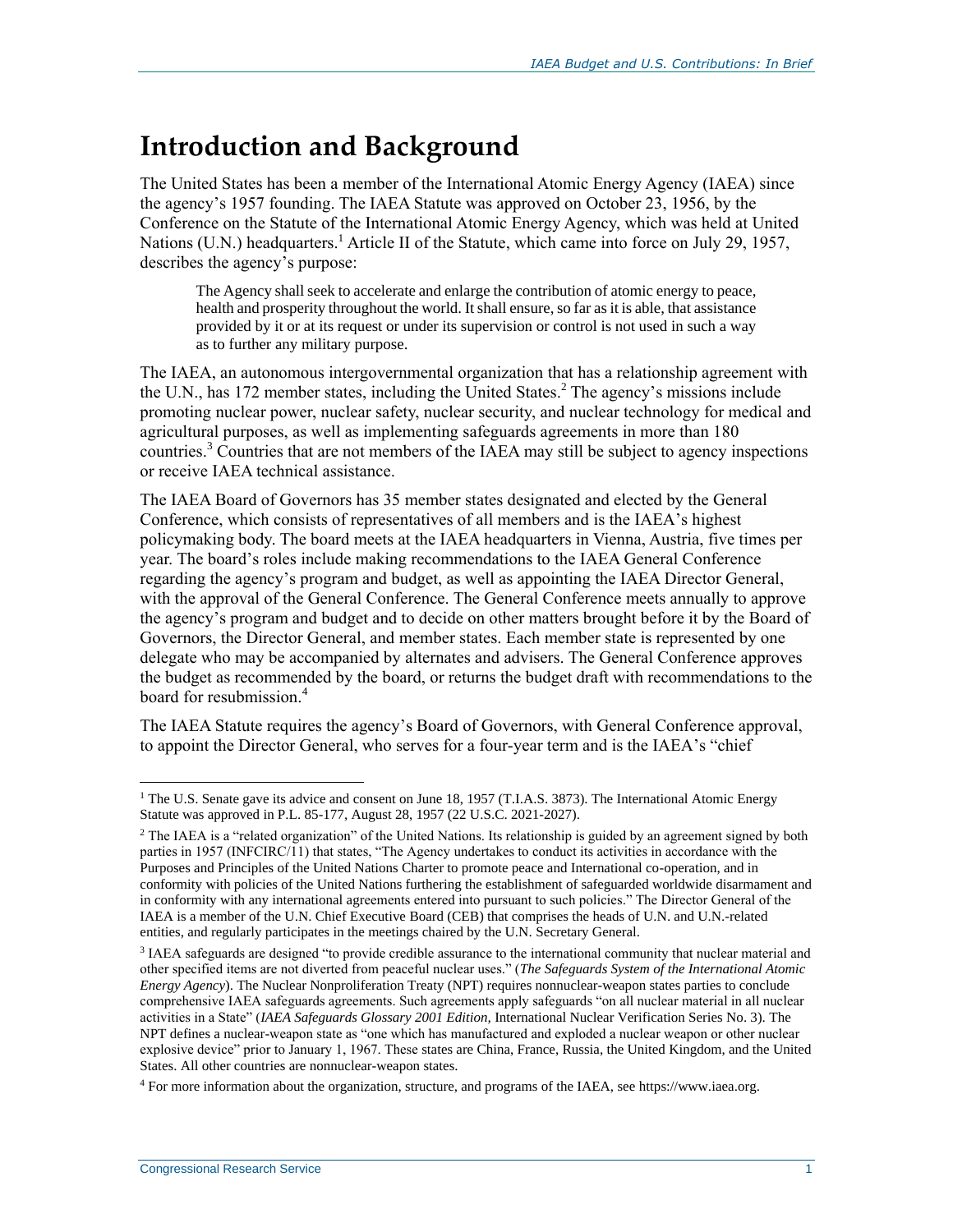administrative officer" required to perform "duties in accordance with regulations" adopted by the board. The Director General is also "responsible for the appointment, organization, and functioning" of the IAEA staff.<sup>5</sup> In addition to preparing the agency's annual budget estimate, the Director General's responsibilities include "providing overall policy coordination, external relations with [IAEA] Member States and stakeholders, policy planning and strategy, as well as coordinating the activities" of offices which "liaise with the United Nations and its agencies." 6 The current and sixth IAEA Director General, Argentinian diplomat Rafael Grossi, was appointed in December 2019 for a term of four years.

## **IAEA Budget Process and 2021 Funding**

According to the IAEA Statute, the board

shall apportion the expenses among members in accordance with a scale that is fixed by the General Conference as guided by United Nations principles adopted in assessing contributions of member states to the regular budget of the United Nations.<sup>7</sup>

The IAEA budget (typically estimated both in euros and U.S. dollars) is determined on a biannual calendar year basis; calendar year 2020 is the first year of the 2020-2021 biennium. The IAEA budget consists of three main parts: the regular operating budget, the Technical Cooperation Fund, and extrabudgetary contributions. For 2021, the IAEA's regular budget assessment is \$387 million.<sup>8</sup> The IAEA Technical Cooperation Fund (TCF) target figure for 2021 was \$89.6 million.<sup>9</sup>

The Director General prepares the budget estimate and sends it to the Board of Governors. After approving the budget, the board sends the budget to the General Conference for approval. If the General Conference does not approve the budget, the Conference provides recommendations and sends the budget proposal back to the board. The General Conference approves the board's final budget proposal. Typically, the Conference approves the following year's budget each September. Both General Conference and Board of Governors decisions regarding the IAEA budget require a two-thirds majority of those present and voting.

The TCF is an IAEA technical assistance program meant to help member states share and develop capacity in the peaceful use of nuclear science.<sup>10</sup> The IAEA Board of Governors sets annual target amounts for each member state's contribution to the TCF, based on the state's assessed portion of the regular budget.<sup>11</sup> The TCF provides assistance in seven areas: health and nutrition; food and agriculture; water and the environment; industrial applications/radiation technology; energy; nuclear knowledge development and management; and nuclear safety and security.

<sup>5</sup> The Statute of the IAEA Article VII A and B.

<sup>6</sup> The Statute of the IAEA Article XIV A; "Director General's Office," https://www.iaea.org/about/organizationalstructure/offices-reporting-to-the-director-general/director-generals-office.

 $7$  The Statute of the International Atomic Energy Agency, Article XIV: Finance, D. The U.N. General Assembly negotiates a scale of assessments for the regular budget every two years based on a country's capacity to pay. The United States is currently assessed at 22% of the U.N. regular budget, the highest of any of the U.N. member states.

<sup>&</sup>lt;sup>8</sup> IAEA General Conference, Regular Budget Appropriations for 2021, GC(64)/RES/5.

<sup>&</sup>lt;sup>9</sup> "The Agency's Budget Update for 2021," IAEA, GC(64)/2.

<sup>10</sup> For more information, see the IAEA Technical Cooperation Program website, https://www.iaea.org/services/ technical-cooperation-programme.

<sup>11</sup> The United States' assessment for 2021 is 22.4 million euros. IAEA General Conference, *Report on Contributions Pledged to the Technical Cooperation Fund for 2021*, September 24, 2020, GC(64)/17/Rev.1.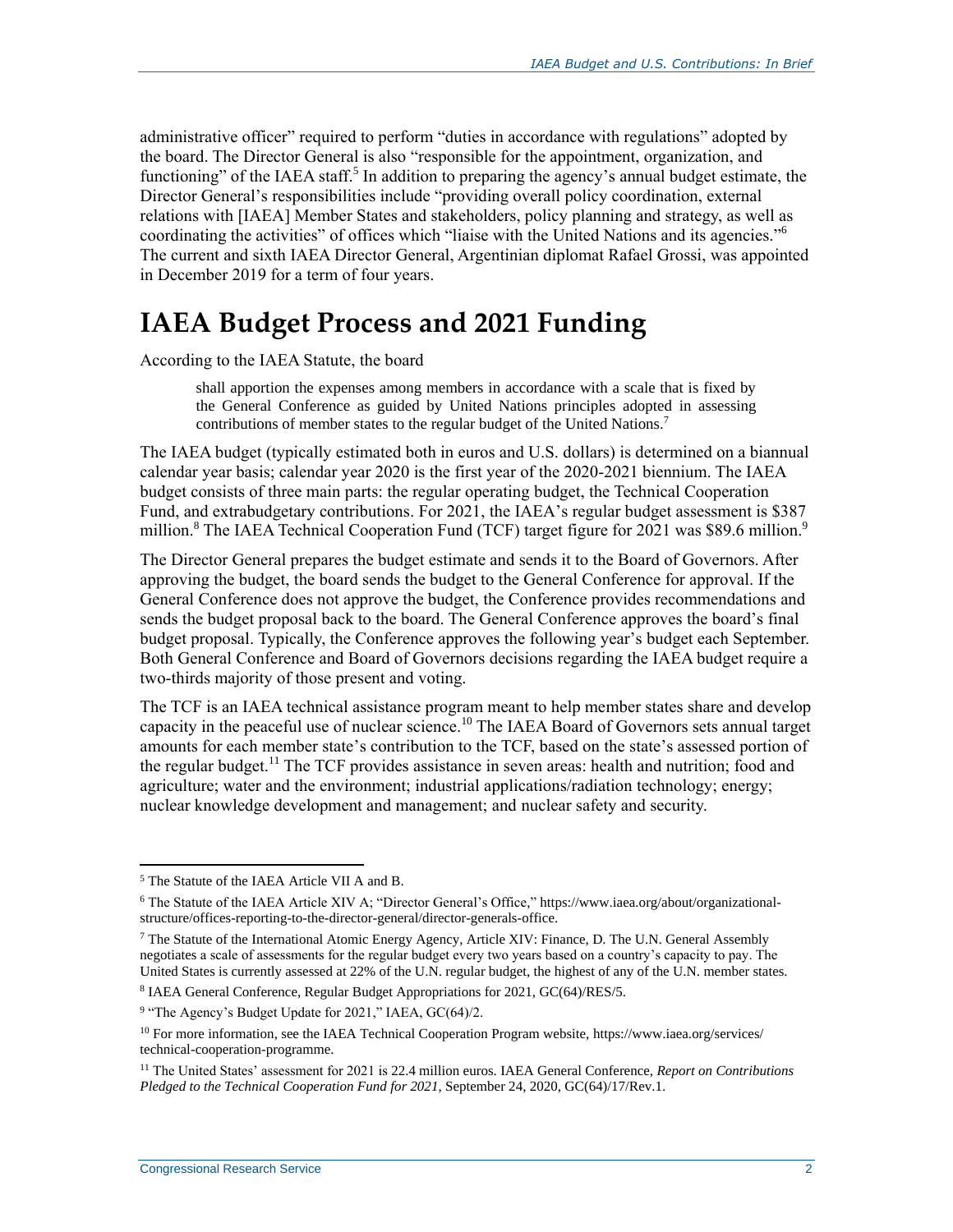In addition, member states make extrabudgetary voluntary contributions to the IAEA, which are meant to supplement the agency's work. Such contributions may go to the Technical Cooperation Extrabudgetary Fund, the Extrabudgetary Program Fund, or the IAEA Low-Enriched Uranium (LEU) Fuel Bank In-kind contributions may include donation of equipment or personnel.

The extrabudgetary TCF funding supports technical cooperation projects. The Extrabudgetary Program Fund is used to pay for specific IAEA projects. For example, 36 member states have contributed extrabudgetary monetary and in-kind support for a program called ReNuAL, which upgrades the IAEA Nuclear Applications Laboratories. <sup>12</sup> The Extrabudgetary Program Fund also includes the Nuclear Security Fund and the Peaceful Uses Initiative (PUI) fund.

The Nuclear Security Fund (NSF) is an extrabudgetary voluntary fund that supports the IAEA's activities to bolster member states' nuclear security.<sup>13</sup> Since 2009, a small portion of the Nuclear Security program's operating costs is part of the general IAEA budget, but the majority of funds continue to be dependent on voluntary extrabudgetary contributions. At the February 2020 Nuclear Security Conference, member states announced \$20 million in voluntary contributions to the Nuclear Security Fund.<sup>14</sup>

The PUI fund is for high-priority safety, security, and health cooperation projects such as providing diagnostic equipment and training assistance to help respond to disease outbreaks.<sup>15</sup> IAEA member states may also make voluntary contributions to support additional IAEA safeguards missions, such as monitoring Iranian implementation of the 2015 Joint Comprehensive Plan of Action.

The IAEA created a separate extrabudgetary fund for the Low-Enriched Uranium (LEU) Fuel Bank. Member states and the U.S. nongovernmental organization the Nuclear Threat Initiative donated \$150 million total in voluntary contributions to meet the costs of establishing the IAEA Fuel Bank and operating it for 20 years.<sup>16</sup> The United States contributed \$49 million to this project.

### **U.S. Contributions to IAEA**

The United States is the largest financial contributor to the IAEA, providing an estimated \$200 million annually in assessed and voluntary contributions. The share of U.S. assessed contributions is 25.3% of the regular IAEA budget. $17$ 

Congress appropriates assessed U.S. contributions to the IAEA' regular budget through the Contributions to International Organizations (CIO) account in annual Department of State, Foreign Operations, and Related Programs (SFOPS) appropriations bills. **[Table 1](#page-4-0)** highlights U.S.

<sup>12</sup> https://www.iaea.org/about/organizational-structure/department-of-nuclear-sciences-and-applications/seibersdorflaboratories/renual.

<sup>&</sup>lt;sup>13</sup> See also GAO Report 19-429, Nuclear Security: The International Atomic Energy Agency Could Improve Priority Setting, Performance Measures, and Funding Stabilization, July 29, 2019, https://www.gao.gov/products/gao-19-429? source=ra.

<sup>14</sup> https://www.iaea.org/newscenter/news/countries-to-provide-us-20-million-to-iaea-nuclear-security-fund.

<sup>15</sup> "Peaceful Uses Initiative," Department of State website, https://www.state.gov/peaceful-uses-initiative/; see also https://www.iaea.org/topics/covid-19/iaea-assistance-for-the-rapid-detection-and-management-of-covid-19.

<sup>16</sup> https://www.iaea.org/topics/iaea-low-enriched-uranium-bank.

<sup>&</sup>lt;sup>17</sup> Other top IAEA contributors and their 2021-assessed rates are China (11.6%), Japan (8.2%), Germany (5.9%), France (4.3%), United Kingdom (4.4%), Brazil (2.8%), Canada (2.6%), the Russian Federation (2.4%), and Spain (2%). IAEA General Conference Resolution, "Scale of assessment of member states' contributions towards the Regular Budget for 2021," September 2020, GC(64)/RES/8.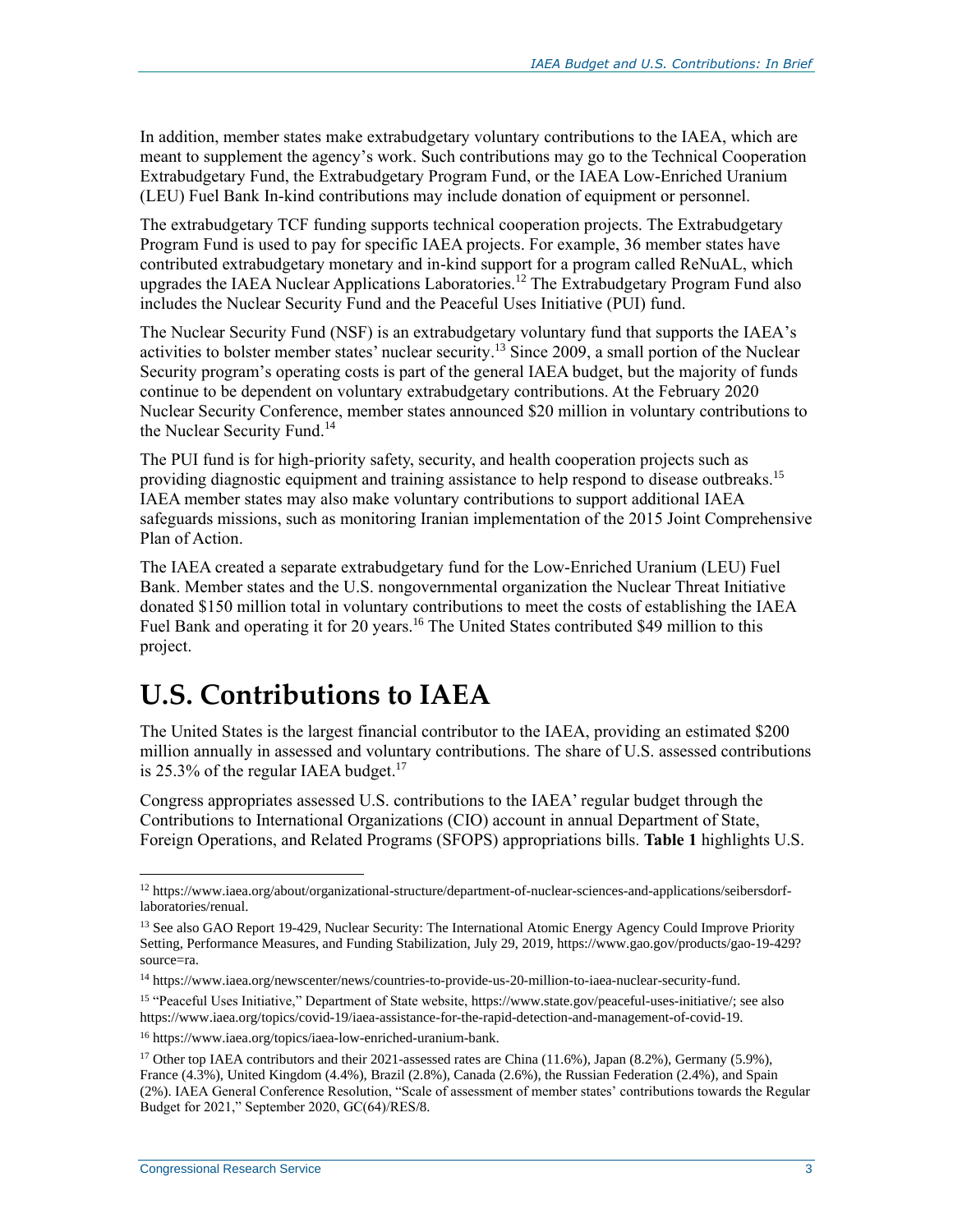<span id="page-4-0"></span>assessed contributions to IAEA from FY2017 to FY2021; U.S. payments have ranged from \$101.1 to \$107.5 million.

#### **Table 1. U.S. Contributions to the IAEA's Regular Budget Assessment, FY2017-FY2021 Request**  $(current IIS, $in the number)$

| FY2017FY2018<br>actual actual | <b>FY2019</b><br>actual | <b>FY2020</b><br>estimate | <b>FY2021</b><br>request |  |  |  |
|-------------------------------|-------------------------|---------------------------|--------------------------|--|--|--|
| 101.095 108.338               | 104.262                 | 104.490                   | 107.562                  |  |  |  |

**Source:** Department of State Congressional Budget Justification (CBJ), Appendix 1, various years.

Assessed U.S. contributions to the IAEA may vary by year for a number of reasons, including agency budget modifications, changes to the U.S. assessment, and fluctuating exchange rates (IAEA assessment levels are calculated based on Euros instead of dollars). At times, the United States may be behind in its assessed payments due to the differences between the IAEA fiscal year (January 1-December 31) and the U.S. fiscal year (October 1-September 30).<sup>18</sup>

In addition, Congress generally appropriates \$15-\$20 million annually for IAEA contributions within the budgets of the Department of Energy, the Nuclear Regulatory Commission, the U.S. Department of Agriculture, and the U.S. Geological Survey; the most consistent amount within these other agencies is the approximately \$10 million each year from Department of Energy funds. $19$ 

Most U.S. voluntary contributions are provided from the Nonproliferation, Antiterrorism, Demining, and Related Programs (NADR) account within annual SFOPS appropriations. As shown in **[Table 2](#page-4-1)**, since FY2017, Congress has appropriated \$94.8 million per year to IAEA through the NADR account.

<span id="page-4-1"></span>**Table 2. U.S. Voluntary Contributions to IAEA, FY2017-FY2021 Request**

| (current U.S. \$ in millions) |                         |        |                                   |                          |  |  |
|-------------------------------|-------------------------|--------|-----------------------------------|--------------------------|--|--|
| <b>FY2017</b><br>actual       | <b>FY2018</b><br>actual | actual | <b>FY2019 FY2020</b><br>estimated | <b>FY2021</b><br>request |  |  |
| 94.8                          | 94.8                    | 94.8   | 94.8                              | 88.0                     |  |  |

**Source:** Department of State CBJs, SFOPS appropriations acts and explanatory statements.

The United States primarily directs its voluntary (extrabudgetary) IAEA contributions to the TCF. According to the State Department, the United States has contributed over \$240 million to that fund since  $2010^{20}$ 

<sup>&</sup>lt;sup>18</sup> U.S. payments may also be delayed due to partially deferred payments from the 1980s, which cause a portion of the U.S. IAEA assessment (70%) to be delayed by a year. For example, most calendar year 2019 U.S. IAEA assessments are paid with U.S. FY2020 funds.

<sup>&</sup>lt;sup>19</sup> For a description of these activities, see *U.S. Contributions to International Organizations*, 2019, Department of State, September 15, 2020, at https://www.state.gov/u-s-contributions-to-international-organizations/.

<sup>&</sup>lt;sup>20</sup> U.S. statement as delivered by Ambassador Jackie Wolcott, "IAEA Board of Governors Meeting, Agenda Item 2: Report of the Technical Assistance and Cooperation Committee," Vienna, Austria, November 18, 2020. https://vienna.usmission.gov/iaea-bog-u-s-on-the-report-of-the-tacc/.